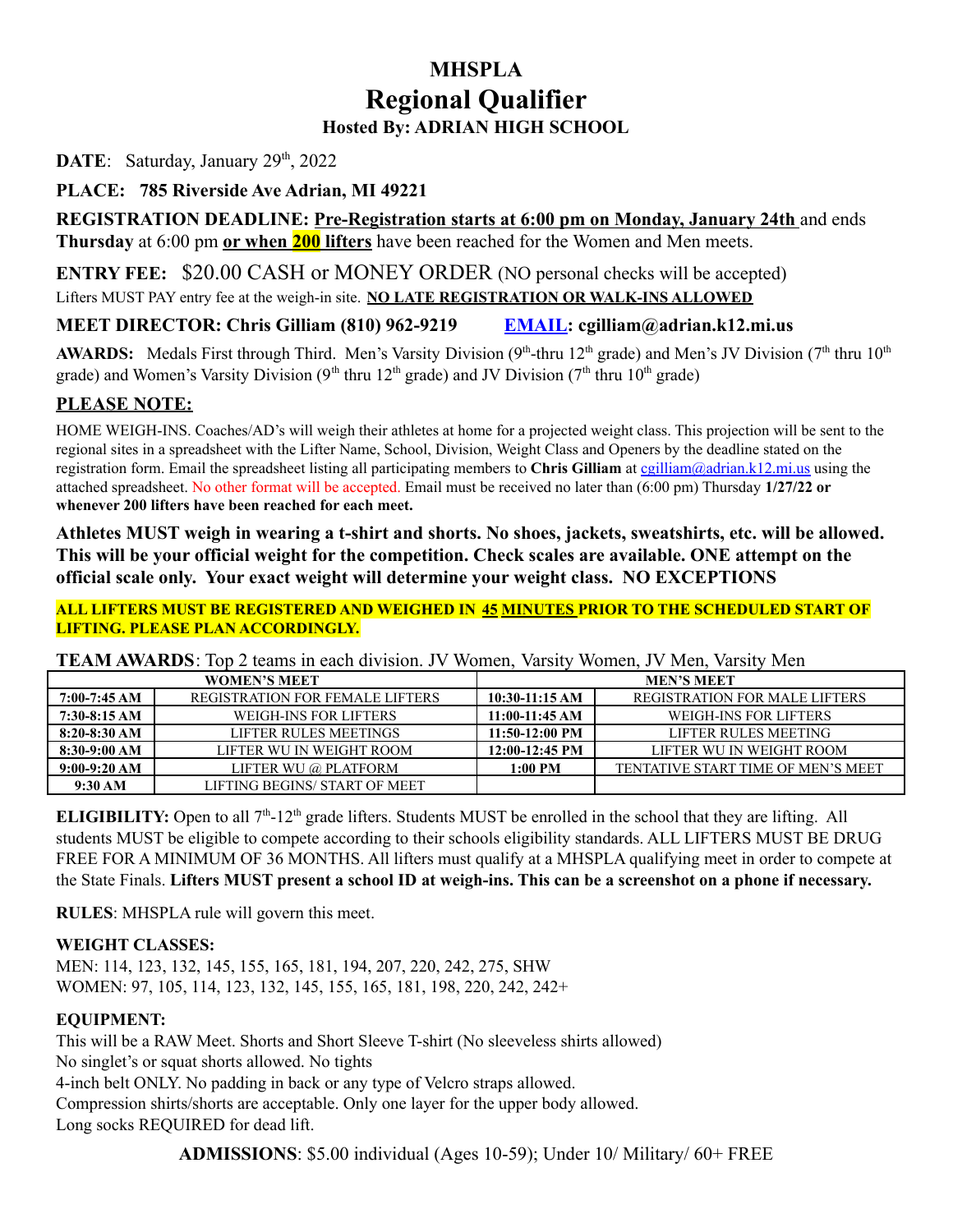## **(ADRIAN HIGH SCHOOL)**

Regional Qualifier - Entry Form

| Grade                    | Weight Class |               | \$20.00 per lifter registration<br>Sex/Gender | High School |  |
|--------------------------|--------------|---------------|-----------------------------------------------|-------------|--|
| Name                     |              |               |                                               |             |  |
| Home Address             |              |               |                                               |             |  |
| Openers:                 |              | Bench         | Dead Lift                                     |             |  |
| Circle Division Entered: |              |               |                                               |             |  |
|                          | JV Women     | Varsity Women | JV Men                                        | Varsity Men |  |

In consideration of the acceptance of my entry form in this Powerlifting competition, I intend to be legally responsible for not only myself, but also my heirs, my executors, and my administrators. In signing this release from liability, I waive and release everyone connected with competition from any and all liability, which may arise from this competition.

In addition to the foregoing, I specifically release **Adrian Public Schools** and the meet directors, meet assistants and anyone connected with this contest, regardless of his/her contribution.

| Participant's Signature |  |  |
|-------------------------|--|--|
| Parent Signature        |  |  |
| Parent Name Printed     |  |  |

Payment must be in **CASH**, **MONEY ORDER**, or School issued check ONLY. (No personal checks accepted.) Please make money orders or school issued checks out to ADRIAN POWERLIFTING ONLY.

#### **RELEASE FROM LIABILITY AND CONSENT TO DRUG TEST**

In consideration of the acceptance of my entry in the Power lifting competition I intend to be legally bound, for not only myself but also for my heirs, my executors, and my administrators. By signing this release from liability I waive and release everyone connected with competition from any and all liability, including any results of negligence which may arise from this competition. Moreover I agree that any testing method which the meet director and the sponsors of this meet use to detect the presence of strength-inducing drugs SHALL BE CONCLUSIVE. That is, whether I think results of the tests are right or wrong I agree that I have no right to challenge the results of the drug tests. I further agree to submit to any physical tests which may be necessary to complete drug testing. Should I fail to pass the drug test I agree to forfeit any trophy or award which I otherwise have won. I understand and agree that if I fail to pass the drug tests, my name will appear on a published list of suspended members. If determined that I have failed the drug test, I agree to waive any claim for which legal relief is available. I agree to pay any attorney fee and litigation expenses incurred by any person, real or corporate, whom I may sue in an effort to challenge this Release form. I understand that my agreement to pay attorney fees and litigation expenses is the Sine Qua Non for the acceptance of my entry in this contest. If any provision of this release from liability shall be deemed by a court of competent jurisdiction to be invalid, the remainder of this Release from Liability shall remain in full force and effect. I also certify with my signature that this release/agreement cannot be modified orally.

SIGNATURE IN FULL OF APPLICANT TERM IN THE SERVICE OF A SERVICE AND THE SERVICE OF A SERVICE OF A SERVICE OF A SERVICE OF A SERVICE OF A SERVICE OF A SERVICE OF A SERVICE OF A SERVICE OF A SERVICE OF A SERVICE OF A SERVICE

SIGNATURE IN FULL OF PARENT OR GUARDIAN\_\_\_\_\_\_\_\_\_\_\_\_\_\_\_\_\_\_\_\_\_\_\_\_\_\_\_\_\_\_\_\_\_\_\_\_\_\_\_\_\_\_\_\_\_\_\_\_DATE:\_\_\_\_\_\_\_\_